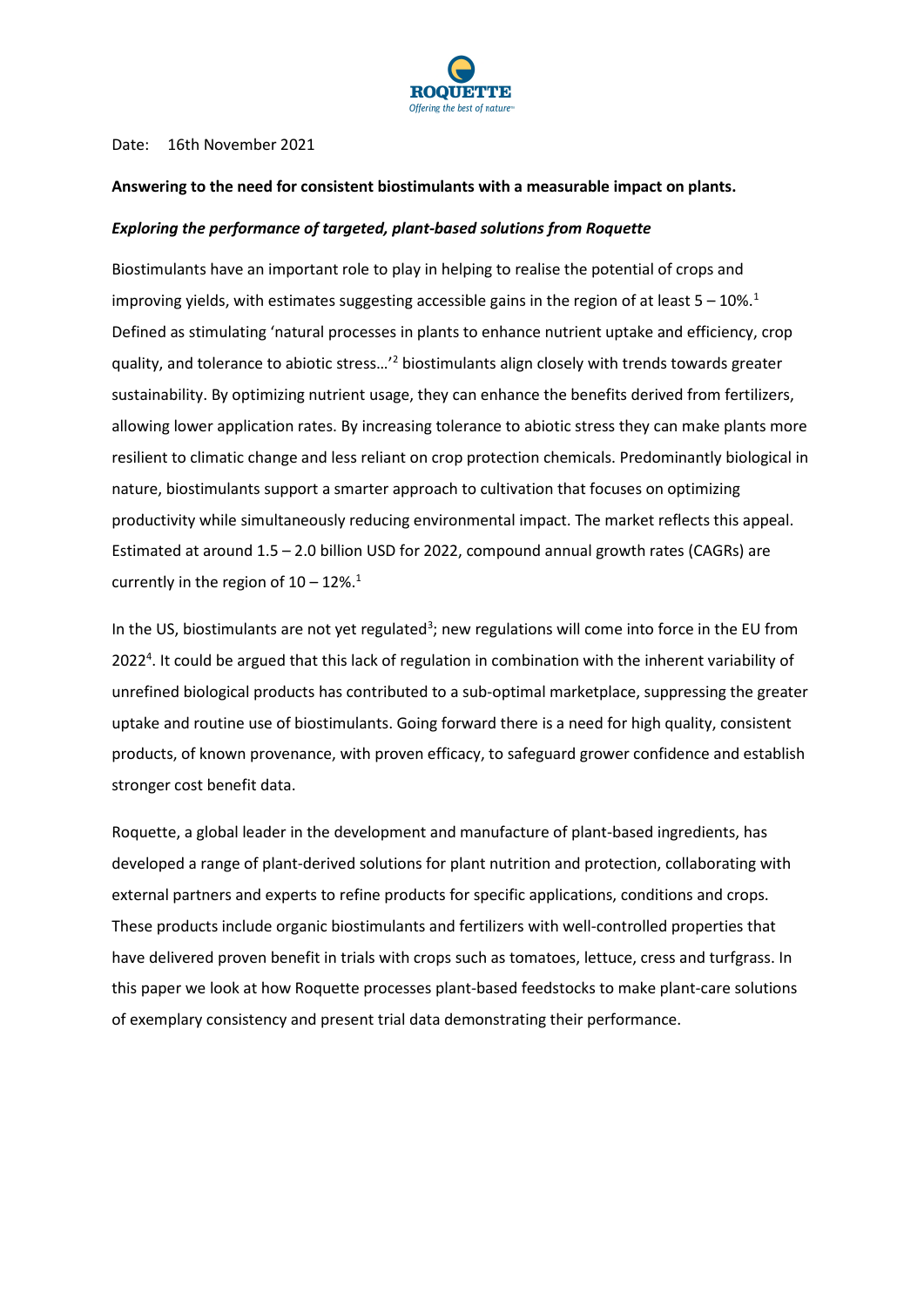

## *Differentiating biostimulants*

In any discussion of biostimulants clarity as to definition is vital. Biostimulants, as the name suggests, act on naturally occuring metabolic and enzymatic processes within the plant to improve yield and vigor. They are not nutritional sources or pesticides, though they may enhance uptake/utility of an existing nutrient supply or stimulate a plant's natural defense system.

In the past, biostimulants were used predominantly by organic growers for relatively high value crops<sup>1</sup>, but their capabilities answer directly to intensifying problems for growers. For example, biostimulants can make plants more resilient to cold, heat, drought and flooding, potentially providing a measure of protection against the greater seasonal variability associated with climate change. They also have potential to improve resistance to saline stress, thereby helping to mitigate impact of soil salinization, an environmental issue that has resulted in the loss of millions of acres of farmland in recent decades<sup>5</sup>. Increasingly innovative and targeted products in combination with factors, such as fertilizer price volatility and rising consumer demand for food products grown with minimal environmental impact, provide additional motivation for broader commercial use<sup>1</sup>.

Most biostimulants are biological in origin and fall into one of the following categories<sup>3</sup>:

- Humic substances, such as humic and fulvic acids
- Protein hydrolysates and amino acids
- Seaweed, algae and other plant extracts
- Chitosan (and other biopolymers)
- Inorganic compounds
- Beneficial microbes and microorganisms

The biological nature of biostimulants introduces inherent variability, potentially leading to products of unknown provenance and variable quality, with ill-defined performance, and, most crucially, unproven benefit. Forthcoming EU legislation defines biostimulants on the basis of justified claims i.e. product functionality rather than content, intensifying pressure on manufacturers to demonstrate an effect via trial data<sup>6</sup>. Though demonstrating a specific level of efficacy is not practical, because of the impact of variables ranging from crop variety to soil microbiome to weather, better data and regulation will help to flush out sub-standard products and enable more rigorous product evaluation.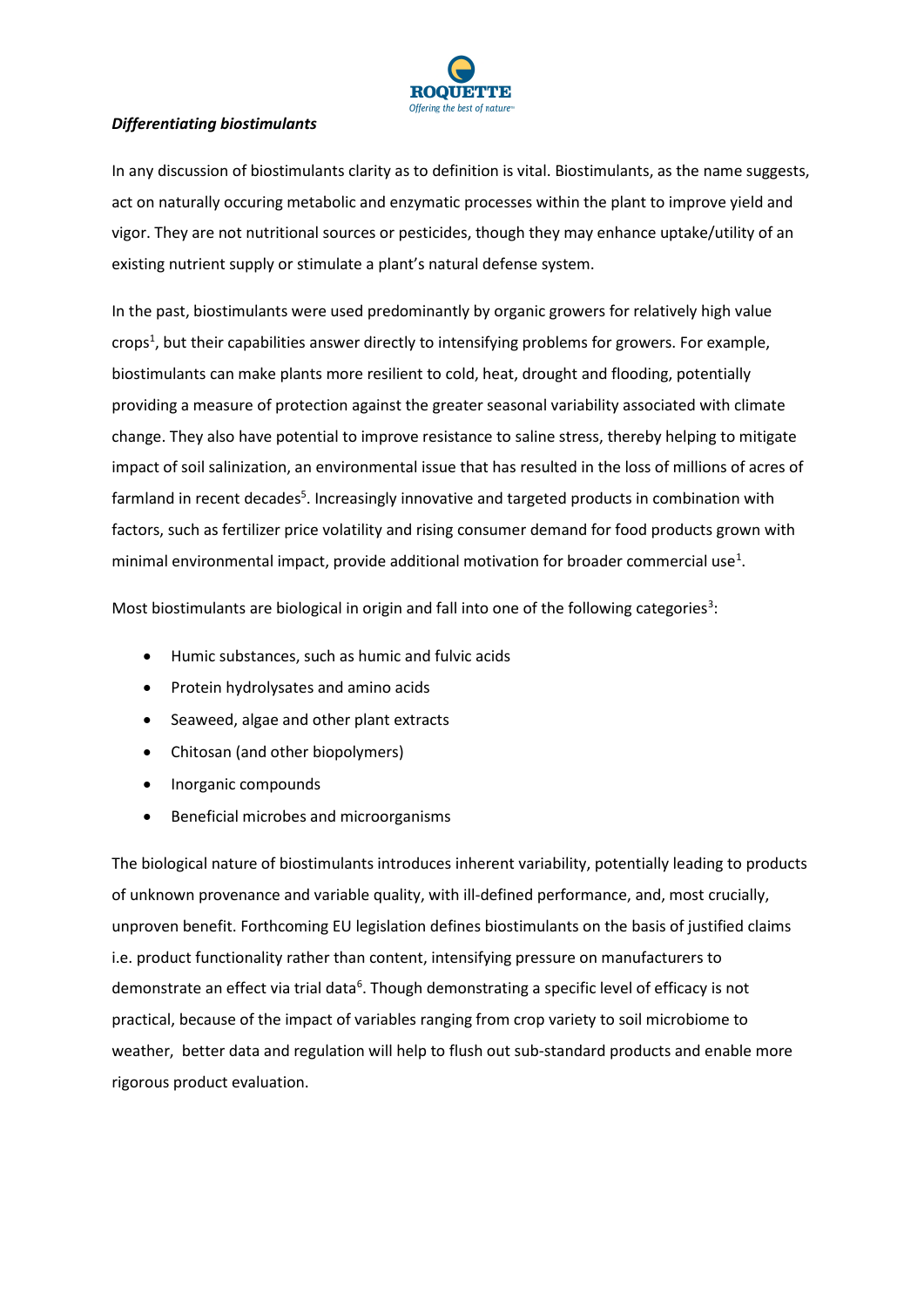

# *Figure 1: Roquette creates fertilizers/biostimulants and other plant care solutions via wellcontrolled processes of progressive refining that extract highly complex mixtures that deliver consistent performance outcomes.*

Roquette produces biostimulants, fertilizers and other plant care solutions by processing crops such as corn, peas, potatoes and wheat using the following steps:

**POTATO STARCH** 

**PEA STARCH** 

- Solubles extraction, via steeping (extended contact with water)
- Fermentation
- **•** Enzymatic hydrolysis
- Separation, including filtration and centrifugation
- Concentration, notably low temperature drying.

All Roquette products are wholely plant-based, rather than inorganic - a distinction that improves acceptability for many growers - and produced from crops of known provenance, with several OMRI (Organic Materials Review Institute) compliant solutions available for organic growers. Closely controlled, processes prevent feedstock variability translating into product variability, require no solvent, and operate under relatively benign conditions. The resulting fractions are complex mixtures with a low carbon footprint that can be relied upon for highly consistent outcomes.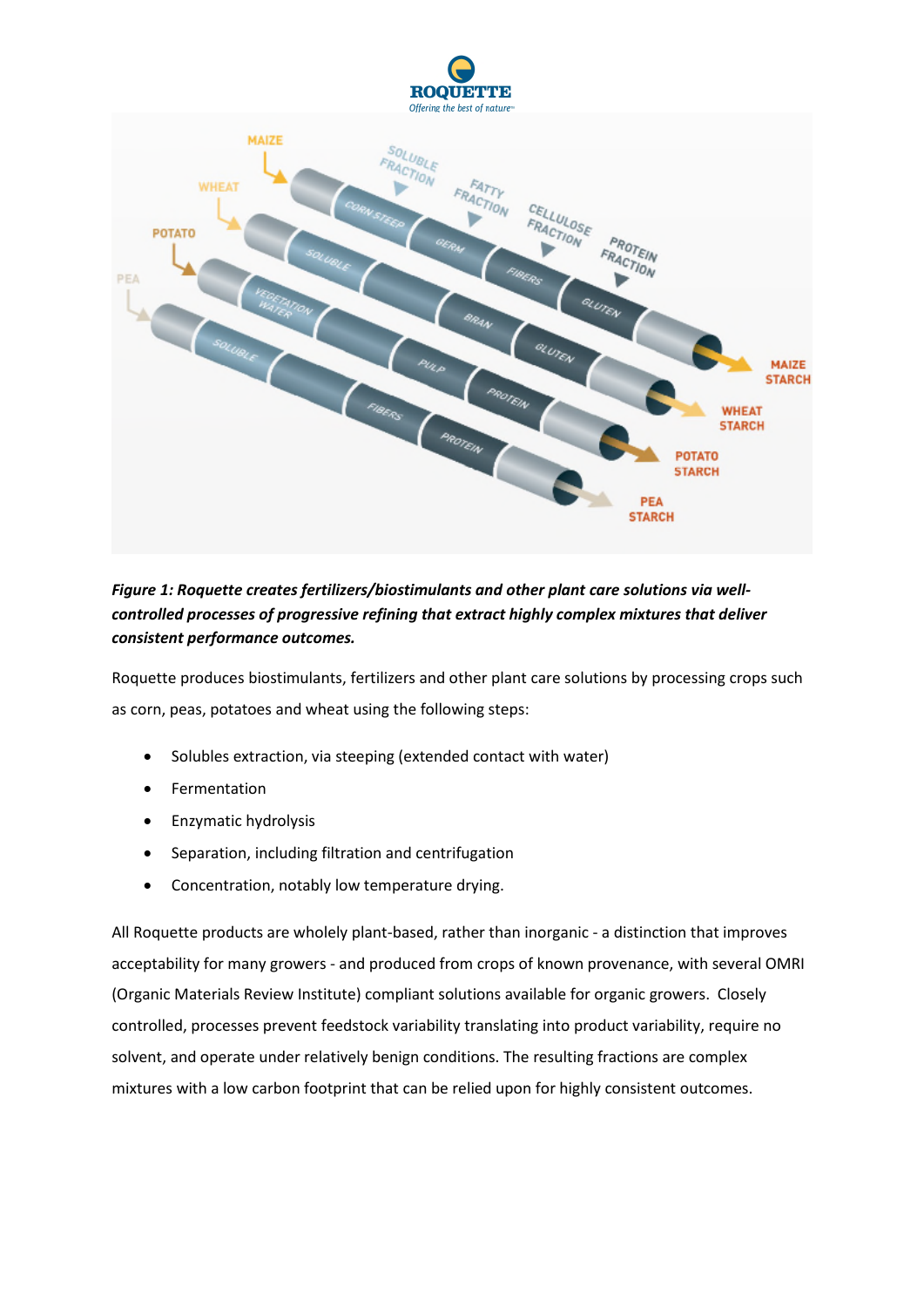

The following trial data provide supporting evidence of the performance of these products as biostimulants. It is worth noting that the complexity of plant extracts makes it demanding to rigorously demonstrate purely biostimulant effect. For example, gains could be due to the nutritive effect of trace elements. Here dosage levels and controls have been chosen to minimise this likelihood, but it is important to consider this issue in any assessment of biostimulant effect.

### *Data set 1: Using plant extracts to combat nutritive stress*

Trials were carried out in a regulated growth chamber to assess the biostimulant effect of Roquette plant extracts on crops subject to nutritive stress: tomato, lettuce, arabidopsis thaliana, and Lolium Perenne.

Table 1 shows data for tomato plants grown in a hydroponic culture. Each test condition/modality was assessed via a box of 12 plants, all subject to an initial basal dose of a commercial NPK (14/7/26) fertilizer; this formed the negative control. A positive control was established using a commercial biostimulant containing iron and zinc (along with associated chelating ions), phytohormones, inorganic and organic nitrogen and other components. Roquette products A and B were tested at two different concentrations (see table). Results are presented in the form of percentage increase (or decrease), relative to the negative control.

*Please note: This and all subsequent datasets was subject to rigorous statistical analysis; further details are available on request. Contact us*

|     |                                               | Shoot<br>Biomass   Biomass<br>(mg) | Root<br>(mg) | Root<br>Length<br>(cm) | Root<br>Surface<br>(cm <sup>2</sup> ) | Root Tips<br>Number | Root<br><b>Forks</b><br>Number |
|-----|-----------------------------------------------|------------------------------------|--------------|------------------------|---------------------------------------|---------------------|--------------------------------|
| IA. | Negative Control 7,0.10 <sup>3</sup> gN/plant | 0                                  | 0            | 0                      |                                       |                     | 0                              |
| B   | Positive Control 1,5.10 <sup>3</sup> gN/plant | 298                                | 104          | 231                    | 148                                   | 99                  | 304                            |
| lC. | Roquette A 1,3.10 <sup>5</sup> gN/plant       | 87                                 | 43           | 92                     | 87                                    | 27                  | 54                             |
|     | $ D $ Roquette A 3,3.10 <sup>5</sup> gN/plant | 301                                | 165          | 286                    | 233                                   | 83                  | 345                            |
| E   | Roquette B 1,3.10 <sup>5</sup> gN/plant       | 239                                | 141          | 322                    | 236                                   | 49                  | 251                            |
| F   | Roquette B 3,3.10 <sup>5</sup> gN/plant       | 140                                | 80           | 156                    | 126                                   | 56                  | 104                            |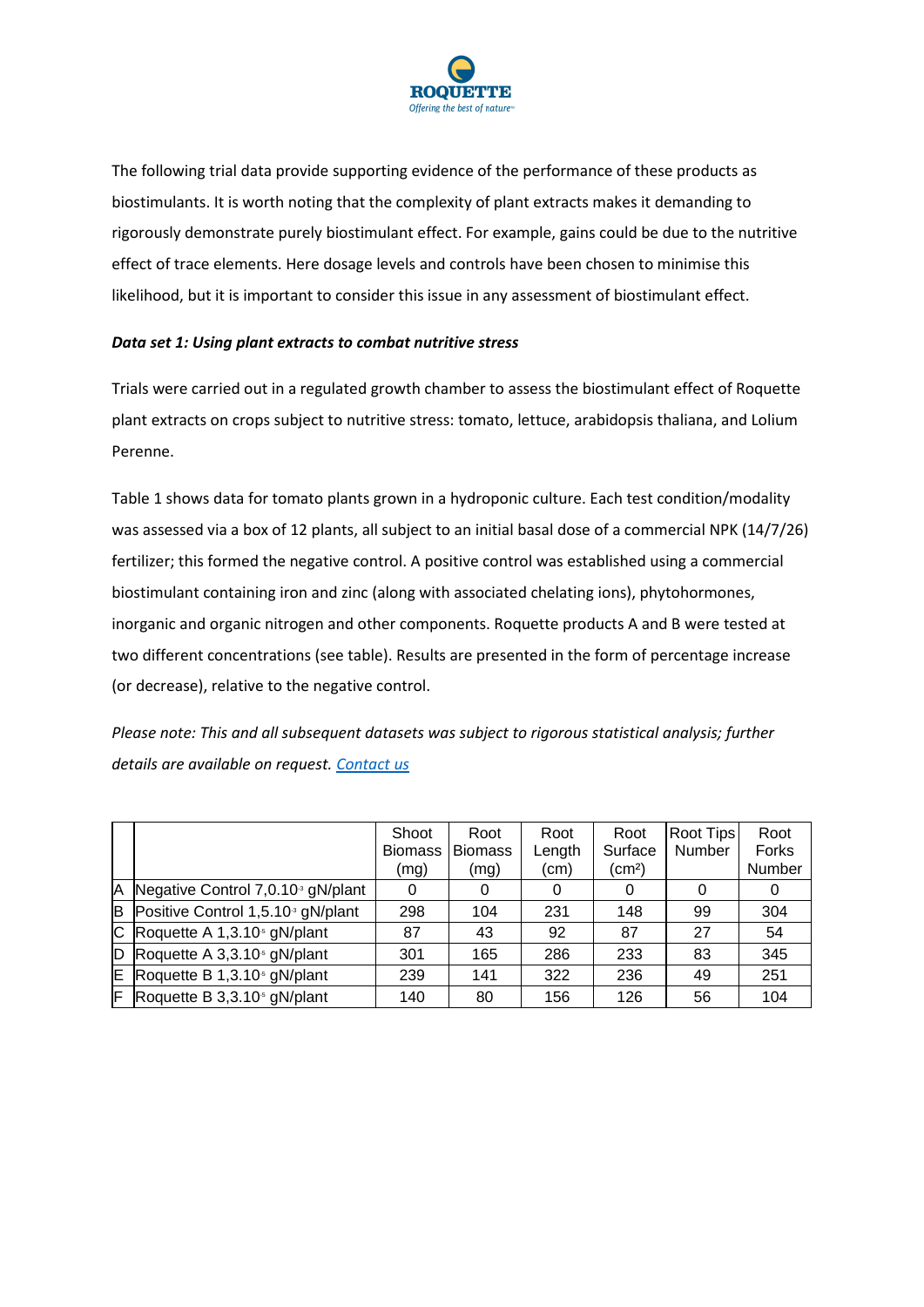



*Table 1/Figure 2: Trial data and associated images for tomato plants subject to nutritive stress demonstrate the ability of Roquette A and B to improve all growth metrics and deliver performance comparable to a commercial biostimulant at much lower nitrogen loadings.*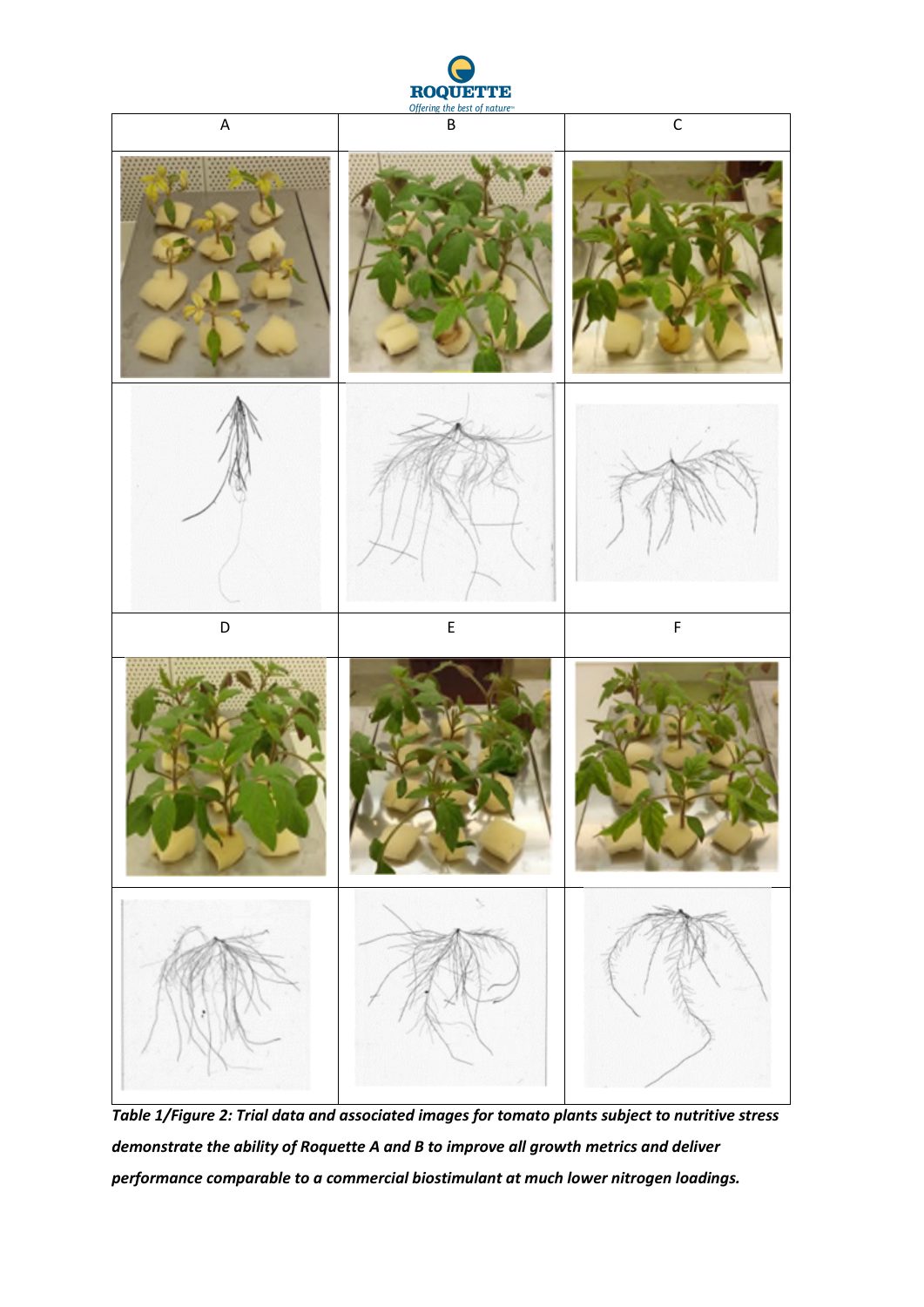![](_page_5_Picture_0.jpeg)

Roquette A and B deliver similar performance to one another with substantial improvement across all measured metrics. Comparing data at high and low concentrations for each of these products shows that concentration influences effect and that higher concentrations are not necessarily beneficial. More significantly, performance equivalent to the positive control can be achieved at dosage levels, on a nitrogen basis, that are around 10 to 100 times lower.

Table 2 shows data from a comparable trial with lettuce carried out under identical conditions, but using potting soil containing NPK (14/10/8) fertilizer as the growth medium. These trials were conducted with Roquette A only at dosage levels (nitrogen basis) equivalent to those of the commercial biostimulant in the positive control.

|   |                                               | <b>Shoot Fresh</b><br>Matter (mg) | Shoot Dry<br>Matter (mg) | Root Dry<br>Matter (mg) | Chlorophyll<br>(mmol/m <sup>2</sup> ) |
|---|-----------------------------------------------|-----------------------------------|--------------------------|-------------------------|---------------------------------------|
| Α | Negative Control 2,7.10 gN/plant              |                                   |                          |                         |                                       |
| в | Positive Control 3,0.10 <sup>3</sup> gN/plant | 74                                | 73                       | 287                     | 14                                    |
|   | C Roquette A 3,0.10 <sup>3</sup> gN/plant     | 38                                | 34                       | 375                     |                                       |

![](_page_5_Picture_4.jpeg)

# *Table 2/Figure 3: Trial data and associated images for lettuce plants subject to nutritive stress demonstrate the ability of Roquette A to improve all growth metrics and deliver performance comparable to a commercial biostimulant.*

Here, Roquette A has a positive impact on all the measured metrics, especially root growth, delivering comparable performance to the commercial biostimulant at an equivalent dosage.

Results from a third trial with arabidopsis thaliana, using a third plant extract, Roquette C, are shown in Table 3. Trial conditions were as for the preceding lettuce trial, however, the commercial biostimulant used for the positive control was an alternative product with listed ingredients including microalgae extract and corn steep liquor.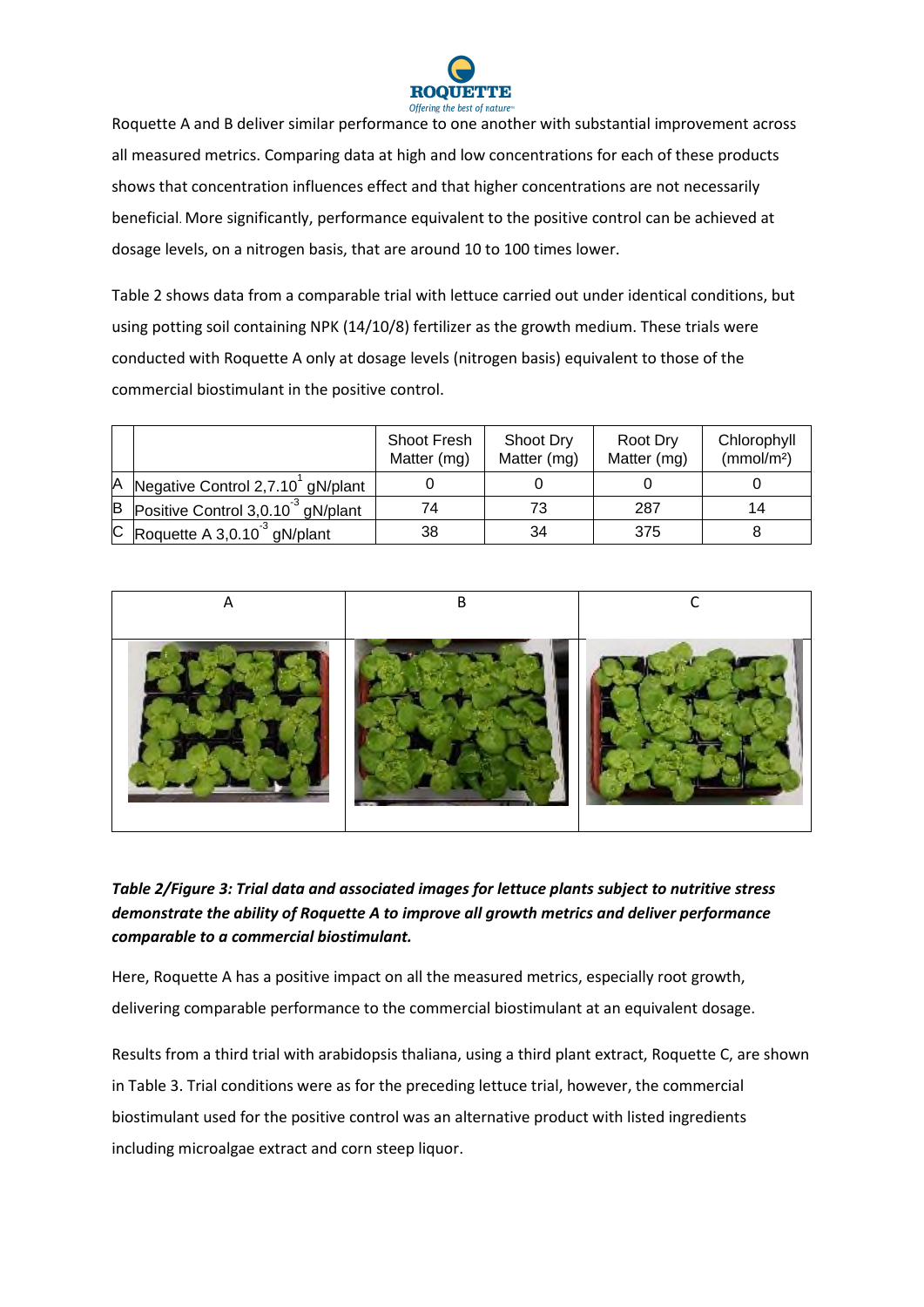![](_page_6_Picture_0.jpeg)

|                |                                                    | Main<br><b>Stem Size</b><br>(mm) | Shoot Fresh<br>Matter<br>(mg) | Shoot<br>Dry Matter<br>(mg) | Root<br>Dry Matter<br>(mg) | Chlorophyll<br>(mmol/m <sup>2</sup> ) | Leaf Surface<br>(cm <sup>2</sup> ) |
|----------------|----------------------------------------------------|----------------------------------|-------------------------------|-----------------------------|----------------------------|---------------------------------------|------------------------------------|
| A              | Negative Control<br>$2,7.10$ gN/plant              | 0                                | 0                             | 0                           | 0                          | 0                                     | 0                                  |
| B              | Positive Control<br>$1,0.10$ <sup>4</sup> gN/plant | 600                              | 13                            | 6                           | 322                        | 15                                    | 20                                 |
| $\overline{C}$ | Roquette C Lot1<br>$1,0.104$ gN/plant              | 1465                             | 21                            | 18                          | 741                        | 14                                    | 28                                 |
| ID.            | Roquette C Lot2<br>$1,0.104$ gN/plant              | 1624                             | 56                            | 59                          | 837                        | 10                                    | 34                                 |

![](_page_6_Picture_2.jpeg)

# *Table 3/Figure 4: Trial data and associated images for arabidopsis thaliana plants subject to nutritive stress demonstrate the ability of Roquette C to improve all growth metrics well beyond the levels obtained with the commercial biostimulant.*

Roquette C significantly accelerates the growing cycle of the plant, leading to particularly substantial increases in stem size and root mass at the two week mark relative to both the negative controls and to the commercial biostimulant, when used at equivalent levels.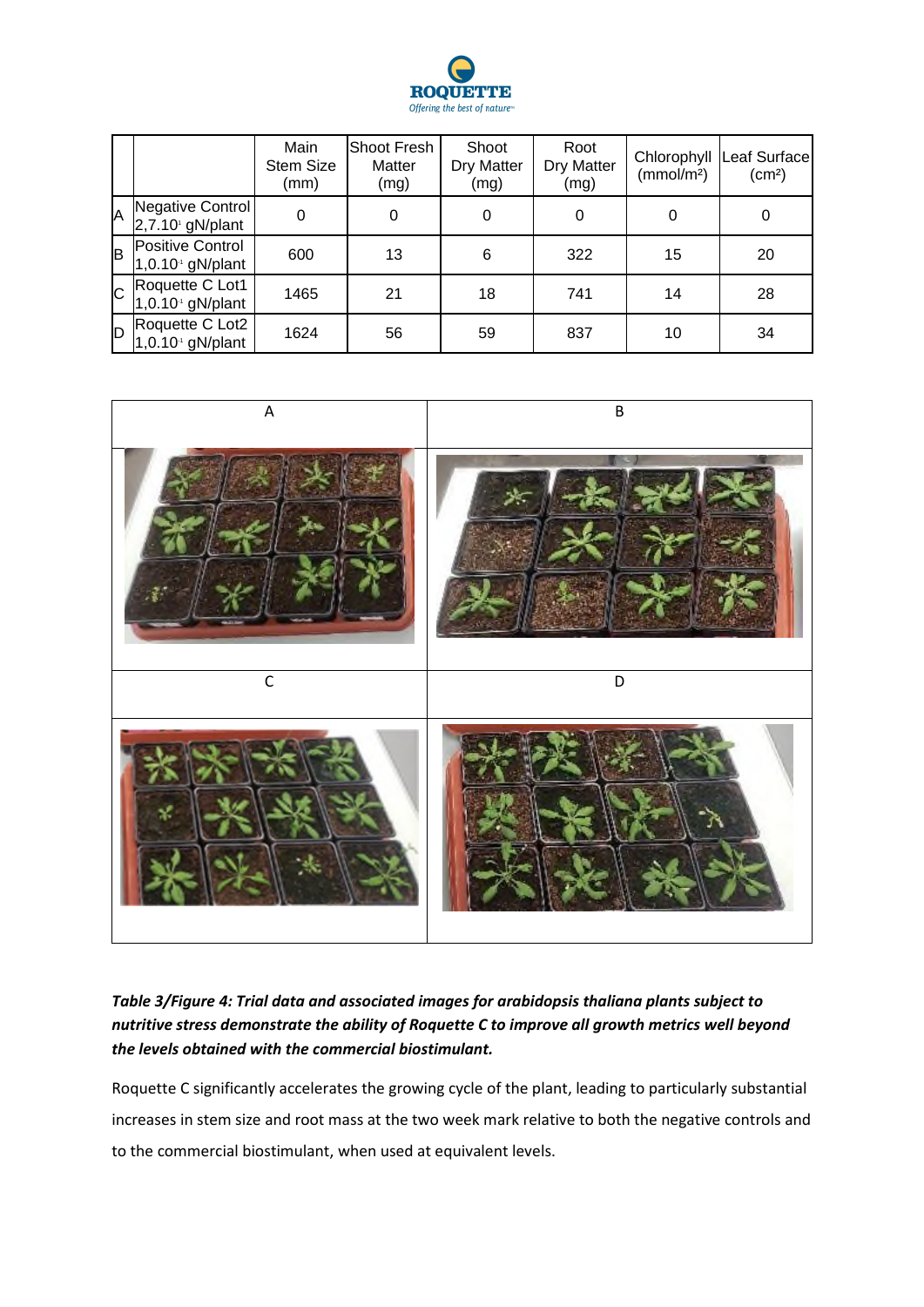![](_page_7_Picture_0.jpeg)

Table 4 shows data from a final plant extract trial with turf grass (Lolium Perenne) grown in potting soil containing NPK (14/10/8) fertilizer. In this trial each modality was assessed via 3 pots of 50 plants, 150 plants in total per modality, with results gathered four weeks after basal product application. The impact of SOLULYS® 048 (Roquette), a corn protein extract, was assessed relative to the negative control (fertilizer only), across a concentration range spanning two orders of magnitude.

|                                                         | <b>Maximum</b><br>Height<br>(cm) | lShoot Freshl<br>Matter<br>(mg) | Shoot<br>Dry Matter<br>(mg) | Root<br><b>Dry Matter</b><br>(mg) | Chlorophyll<br>(mmol/m <sup>2</sup> ) |
|---------------------------------------------------------|----------------------------------|---------------------------------|-----------------------------|-----------------------------------|---------------------------------------|
| A Negative Control 5,4.10 <sup>1</sup> gN/plant         | 0                                |                                 |                             | 0                                 | 0                                     |
| B SOLULYS <sup>®</sup> 048 2,0.10 <sup>4</sup> gN/plant | $-2$                             | 9                               | 20                          | -36                               | -1                                    |
| $ C $ SOLULYS® 048 2,0.10 <sup>3</sup> gN/plant         | -5                               | 27                              | 33                          | 130                               | 0                                     |
| D SOLULYS <sup>®</sup> 0482,0.10 <sup>2</sup> gN/plant  | -97                              | -100                            | $-100$                      | -94                               | -99                                   |

![](_page_7_Picture_3.jpeg)

*Table 4/Figure 5: Trial data and associated images for turf grass plants (Lolium Perenne) subject to nutritive stress demonstrate the ability of SOLULYS® 048 to improve shoot and root metrics when applied at an appropriate concentration.*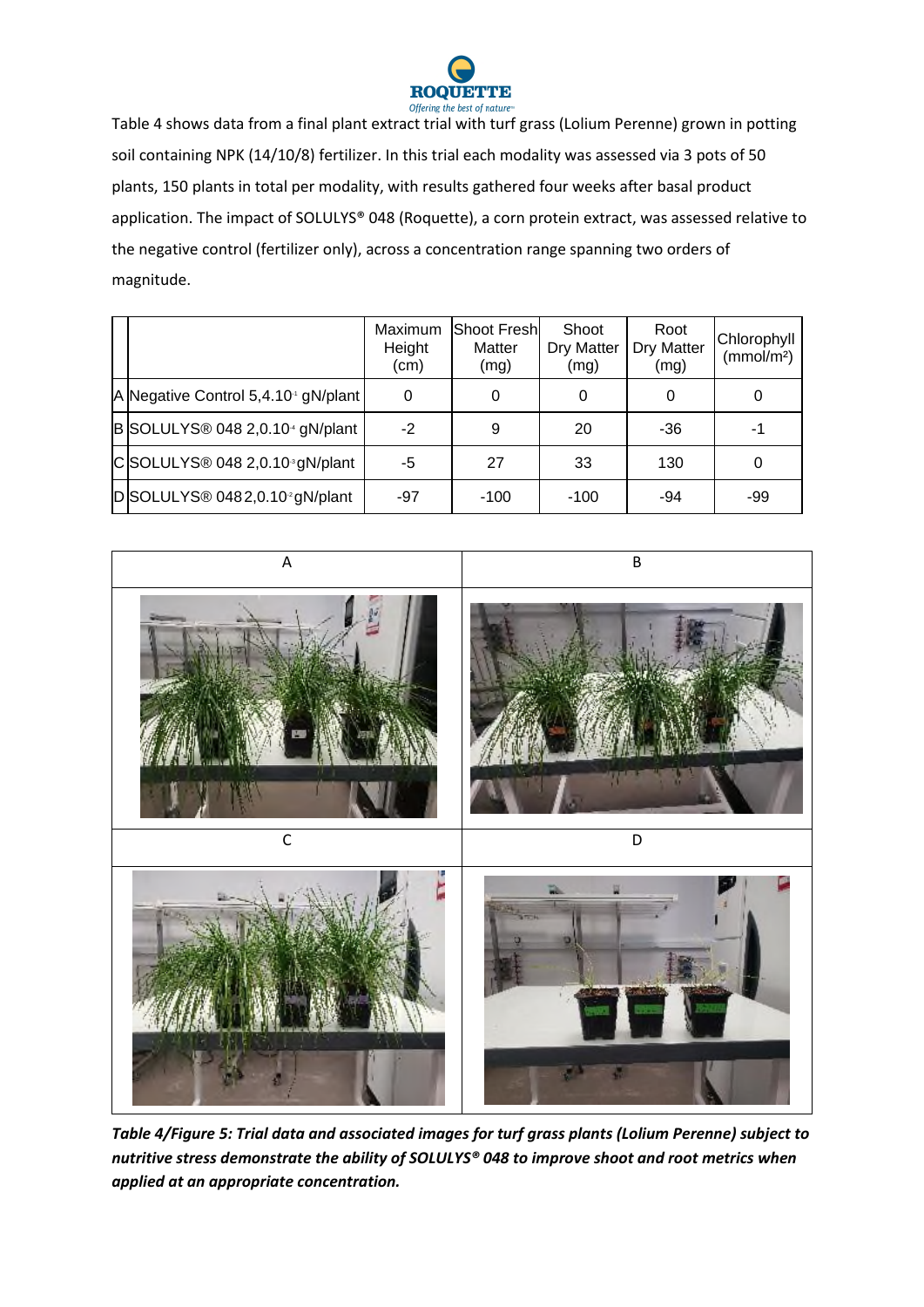![](_page_8_Picture_0.jpeg)

SOLULYS® 048 has a beneficial effect when dosed at an appropriate concentration, particularly with respect to root volume development. Lower concentrations are relatively ineffective while higher concentrations lead to elemental excess, notably nitrogen, and the plants begin to die. Comparable trials with an alternative species of turfgrass, Festuca Trachyphylla, provided further evidence of the potentially beneficial effect of SOLULYS® 048 (data not shown).

Taken together these four sets of data show appreciable evidence of the biostimulant effect of Roquette plant extracts across a variety of crops. Furthermore, strong performance is demonstrated relative to commercial biostimulants on the basis of nitrogen equivalence. Selecting a basis for comparing biostimulant dosages is complicated by the different nature of alternative products; nitrogen was selected due to its relevance as a nutrient. However, is worth noting that the very low nitrogen loadings associated with Roquette product application reduce the likelihood of fertilizer action on the basis of nitrogen addition, though the potential for nutritive input from other elements in the products cannot be completely discounted. Concentration trends within the trials and the extent to which impact varies from species to species illustrates the importance of uniquely optimizing biostimulant use for any given crop.

### *Data set 2: Using NUTRALYS® H85 to combat nutritive stress in turfgrass*

NUTRALYS® H85 (Roquette) is a pea protein hydrolysate containing free amino acids and peptides which serves as an organic nitrogen source. Table 5 shows data from a trial to assess the impact of NUTRALYS® H85 on turf grass (Lolium Perenne) growth, conducted under identical conditions to those described for the preceding turf grass trial with SOLULYS® 048. NUTRALYS® H85 dosage rates were assessed across a concentration range spanning two orders of magnitude.

|   |                                                       | Maximum | Shoot<br>Fresh<br>Height (cm) Matter (mg)" | Shoot Dry |       | Root Dry Chlorophyll<br>Matter (mg) Matter (mg) (mmol/m <sup>2</sup> ) |
|---|-------------------------------------------------------|---------|--------------------------------------------|-----------|-------|------------------------------------------------------------------------|
| A | Negative Control 5,4.10 <sup>-1</sup> gN/plant        | 0       |                                            | 0         |       | 0                                                                      |
|   | $\vert$ B NUTRALYS® H85 2,0.10 <sup>-4</sup> gN/plant | $-3$    | 3                                          | 11        | 50    | 11                                                                     |
|   | C NUTRALYS® H85 2,0.10 $3$ gN/plant                   |         | 21                                         | 32        | 63    | -5                                                                     |
|   | $\vert$ D NUTRALYS® H85 2,0.10 <sup>-2</sup> gN/plant | -90     | -94                                        | -95       | $-78$ | -90                                                                    |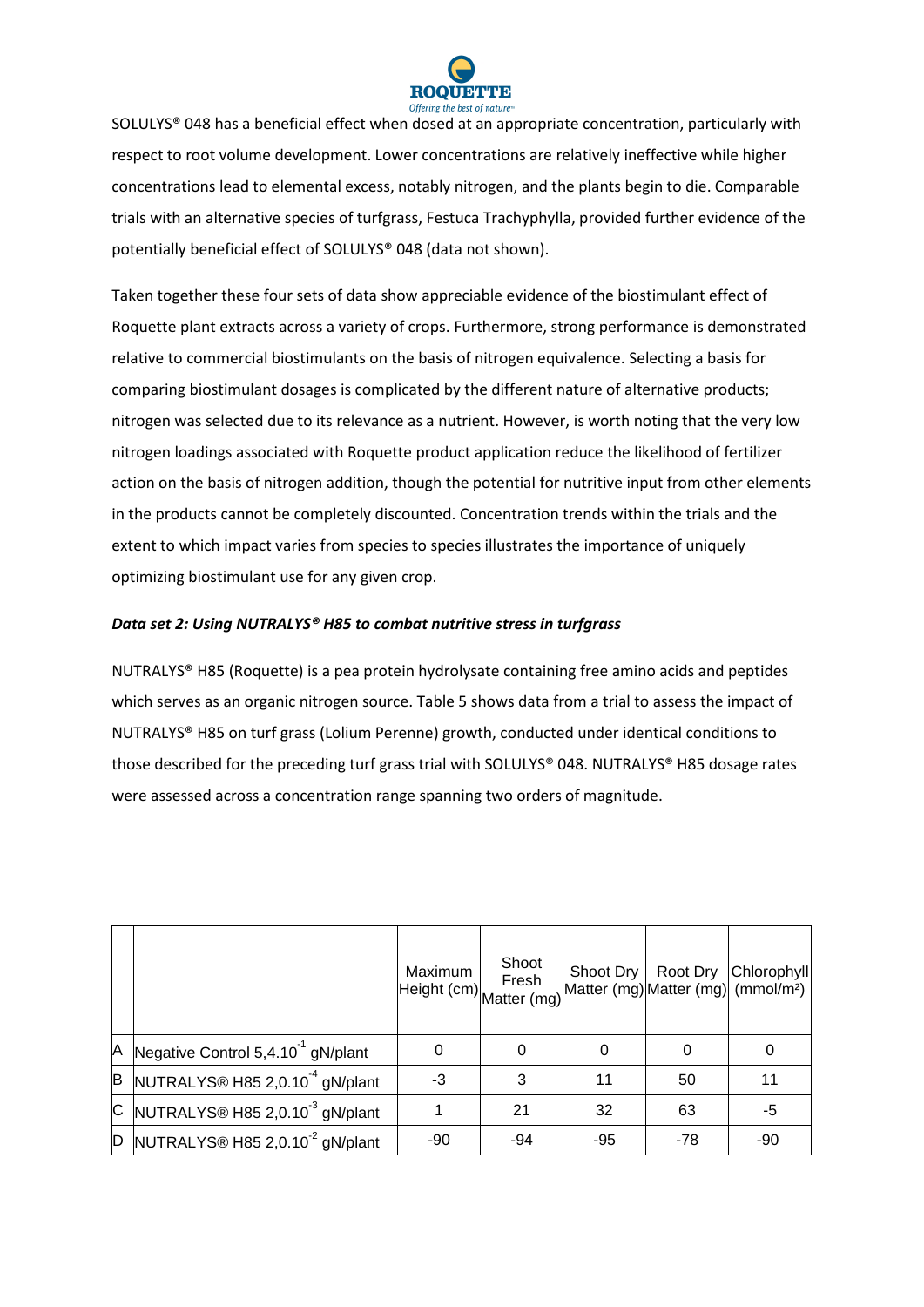![](_page_9_Picture_0.jpeg)

![](_page_9_Picture_1.jpeg)

*Table 5/Figure 6: Trial data and associated images for turf grass plants (Lolium Perenne) subject to nutritive stress demonstrate the ability of NUTRALYS® H85 to improve shoot and root metrics when applied at an appropriate concentration.*

These results are analogous to those reported with SOLULYS® 048 (see Table 4). At lower dosages, NUTRALYS® H85 leads to substantial improvements in root and shoot biomass but higher levels are detrimental. Table 6 shows data for a parallel trial with Festuca Trachyphylla, an alternative species of turfgrass.

|   |                                                                       | Maximum<br>Height (cm) Matter (mg) <sup>"</sup> | Shoot<br>Fresh | Shoot Dry | Root Dry<br>Matter (mg) Matter (mg) (mmol/m <sup>2</sup> ) | <b>Chlorophyll</b> |
|---|-----------------------------------------------------------------------|-------------------------------------------------|----------------|-----------|------------------------------------------------------------|--------------------|
| Α | Negative Control 1,8.10 <sup>-1</sup> gN/plant                        | 0                                               | 0              | 0         |                                                            | 0                  |
| B | NUTRALYS® H85 6,7.10 <sup>-5</sup> gN/plant                           | 6                                               | 24             | 12        | 11                                                         | 11                 |
|   | $\textdegree$ NUTRALYS <sup>®</sup> H85 6,7.10 <sup>-4</sup> gN/plant | 6                                               | 22             | 9         | $-14$                                                      | $-13$              |
| D | NUTRALYS® H85 6,7.10 <sup>-3</sup> gN/plant                           | $-1$                                            | -91            | -84       | $-110$                                                     | $-106$             |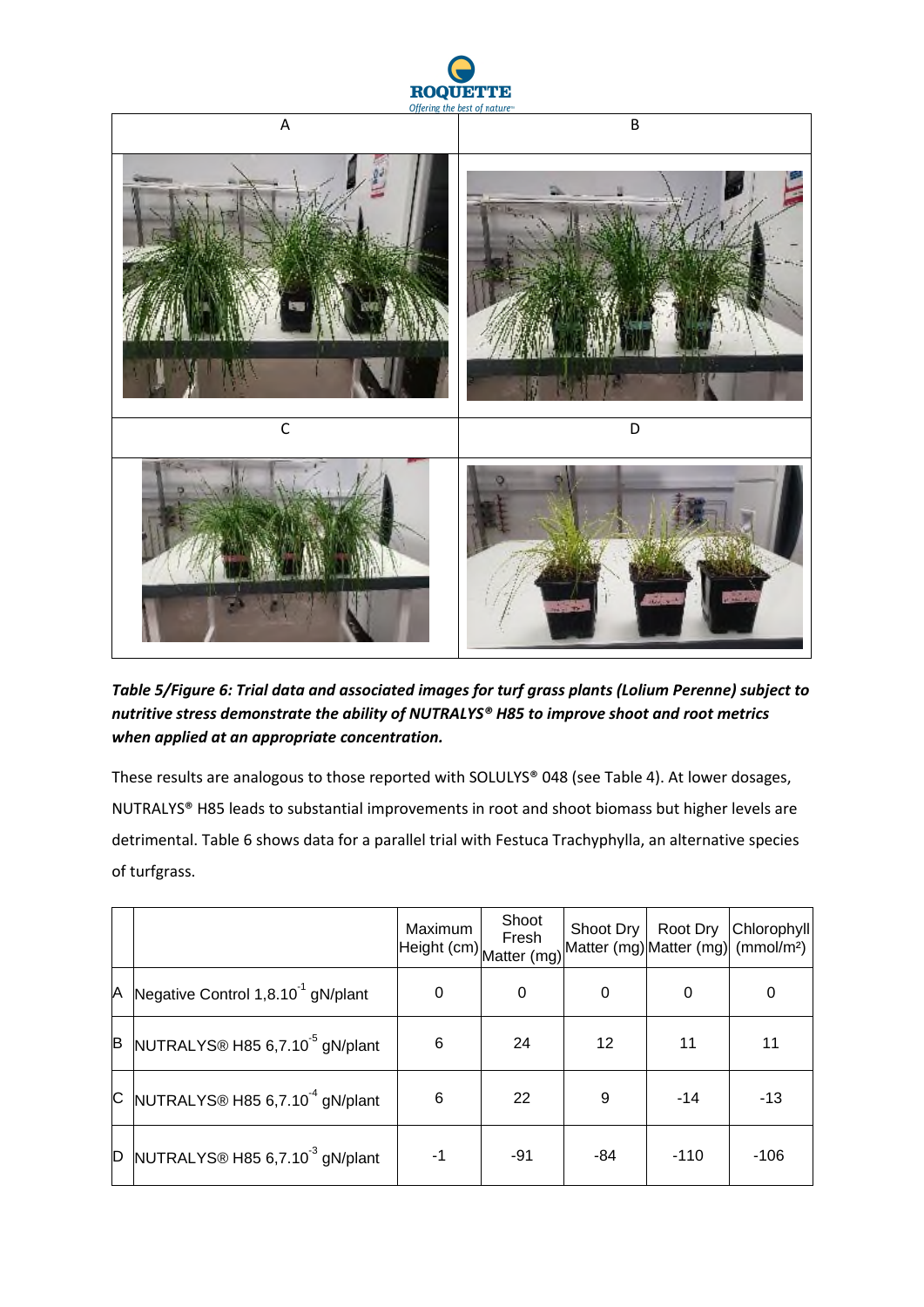![](_page_10_Picture_0.jpeg)

![](_page_10_Picture_1.jpeg)

*Table 6/Figure 7: Trial data and associated images for turf grass plants (Festuca Trachyphylla) subject to nutritive stress demonstrate the ability of NUTRALYS® H85 to improve all growth metrics when applied at an appropriate concentration.*

Here, the lowest dosages are most beneficial resulting in modest improvements to shoot and root development, and chlorophyll levels. Higher dosages are again associated with plant failure. Taken together these results are valuable in illustrating the varied response of different species of the same crop and the need to closely tailor dosage levels to optimize beneficial impact.

### *Data set 3: Using polyols to combat saline stress*

In a final set of trials, a series of polyols were assessed with respect to their ability to combat saline stress. Derived from plant starches extracted from cereal crops, NEOSORB® P60, a sorbitol, and PEARLITOL® are used as humectants, stress reducers and biostimulants; Roquette D is a polyol product in development. Table 7 shows data from a trial with tomato plants grown in a hydroponic culture. Each modality was assessed via 2 boxes of 6 plants, 12 plants per modality in total, with results gathered two weeks after foliar application of the product. All plants received a basal dose of a commercial NPK (18/6/26 + 4 MgO) fertilizer; this formed the negative control. Saline stress was applied by dosing with a sodium chloride solution.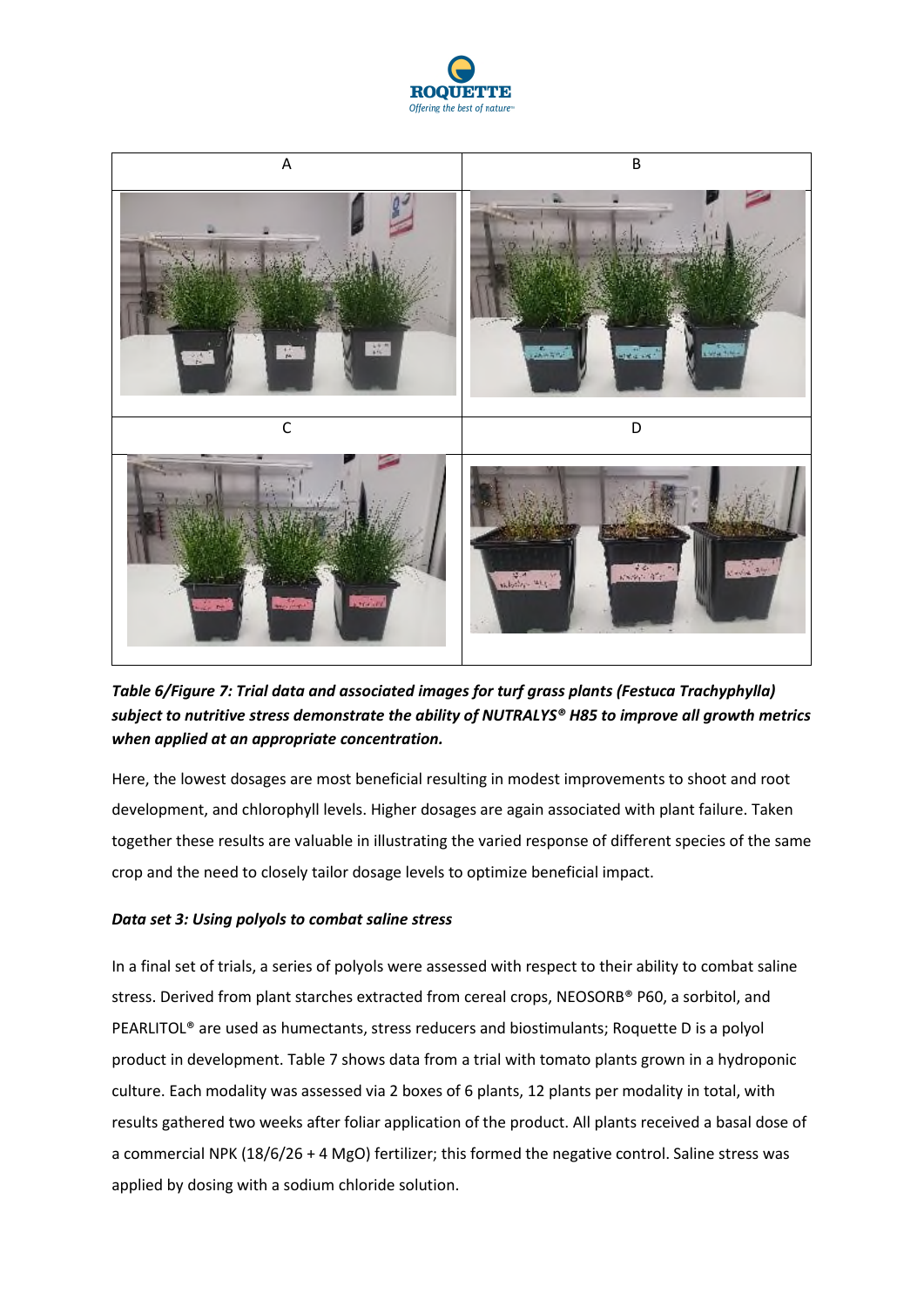![](_page_11_Picture_0.jpeg)

|                       |                                               | Shoot Fresh<br>Matter (mg) | Shoot Dry<br>Matter (mg) | Root Fresh<br>Matter (mg) | Root Dry<br>Matter (mg) | Chlorophyll<br>(mmol/m <sup>2</sup> ) |
|-----------------------|-----------------------------------------------|----------------------------|--------------------------|---------------------------|-------------------------|---------------------------------------|
| A                     | Negative Control<br>$1,8.10^{2}$ gN/plant     | 0                          | $\mathbf 0$              | 0                         | 0                       | 0                                     |
| B                     | <b>PEARLITOL®</b><br>(55mM) 0,2<br>mmol/plant | 106                        | 106                      | 69                        | 82                      | 207                                   |
| $\overline{\text{c}}$ | NEOSORB <sup>®</sup> (55mM)<br>0,2 mmol/plant | 105                        | 101                      | 65                        | 67                      | 116                                   |
| Þ                     | Roquette D (55mM)<br>0,2 mmol/plant           | 124                        | 312                      | 98                        | 111                     | 135                                   |

![](_page_11_Picture_2.jpeg)

*Table 7/Figure 8: Trial data and associated images for tomato plants subject to saline stress demonstrate the ability of polyols to substantially improve all growth metrics.*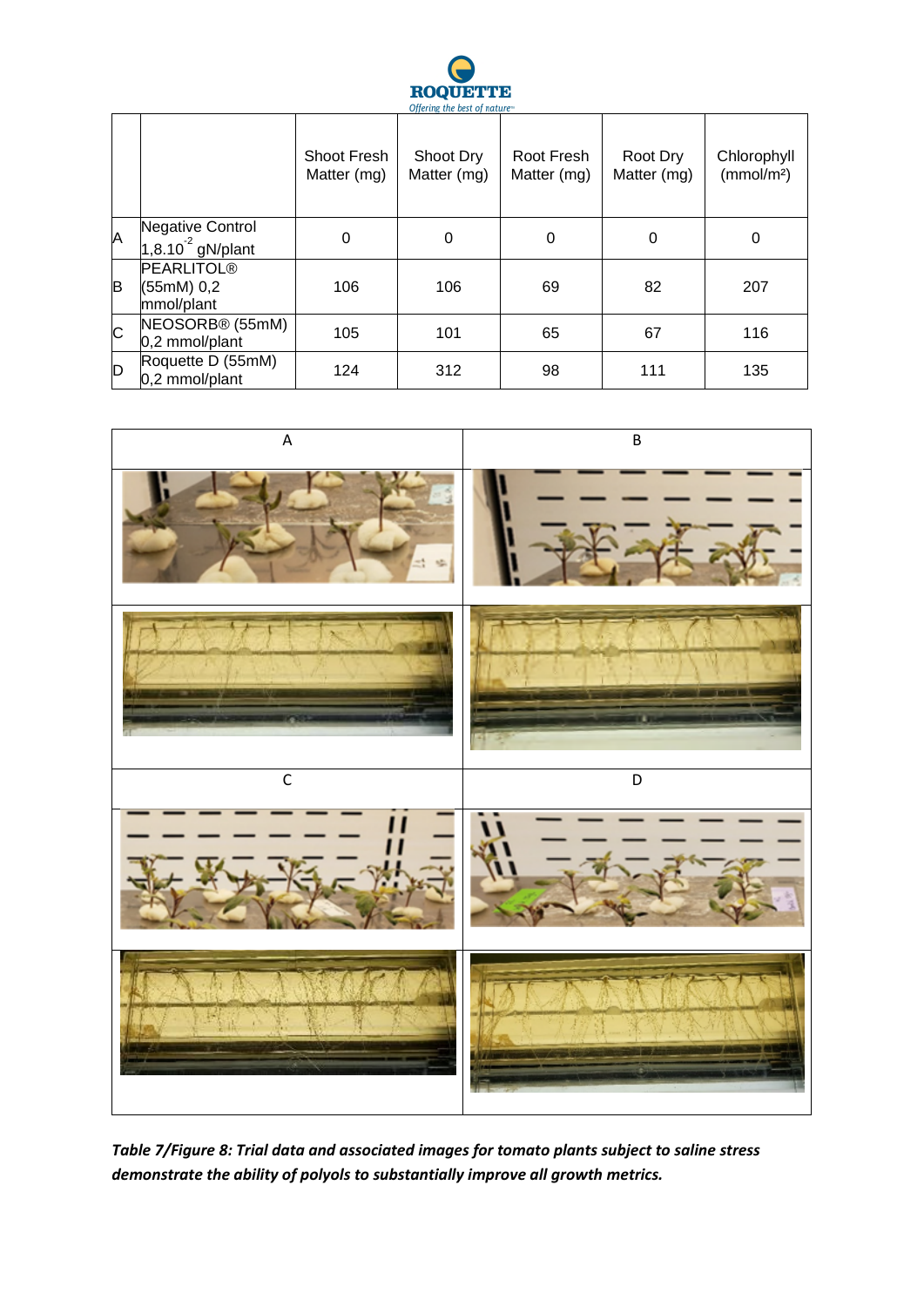![](_page_12_Picture_0.jpeg)

All three polyols show a clear benefit with respect to offsetting the impact of saline stress. PEARLITOL® is particularly beneficial with respect to chlorophyll levels while Roquette D shows excellent promise in terms of shoot growth.

### *In conclusion*

Biostimulants have the potential to help growers towards greater sustainability and reduced chemical/synthetic fertilizer use, even as envionmental issues such as climate change and soil salinization put pressure on yields and land productivity. The utilization of this potential relies on access to products capable of delivering consistent outcomes. Roquette manufactures a range of plant-derived products for plant care from crops of known provenance using well-controlled processes. The result is products of exemplary quality and consistency with substantial biostimulant potential for a range of crops, as the trial data presented here illustrates. Using these products, growers can robustly explore how biostimulants can help their crops, and be used to address specific issues. Furthermore, Roquette is actively engaged in developing new solutions, working directly in collaboration with customers to help them reap the rewards of this smart, low environmental impact technology.

Talk to us today about biostimulants and the issues you're looking to address: contact us.

## *A comprehensive plant-derived portfolio for plant care*

Roquette has a comprehensive, established portfolio of plant-derived products for plant nutrition and protection. These help customers to provide key nutrients and growth factors, increase nutrient absorption, enhance stress tolerance, improve germination and stimulate growth while reducing the use of synthetic chemicals. Specific products for the formulation of plant nutrition solutions, solid- or liquid-based include:

- *SOLULYS®, GLUTALYS™, NUTRALYS® and TUBERMINE®*: Derived from corn (SOLULYS® and GLUTALYS™), peas and potatoes respectively these products are all sources of nitrogen, making them valuable as fertilizers, with various additional features. For example, SOLULYS® is OMRI compliant and available as a liquid product, for formulation as a water-based spray or drip.
- *NEOSORB® and PEARLITOL®* : These cereal-derived polyols sorbitol and mannitol respectively – are highly compatible with other bioactive compounds and used as formulation excipients to help plants resist abiotic stress.
- *Dextrose*: Supplied in liquid or powder form, in a range of free-flowing grades, this nutrient and carrier is particualrly valuable as an energy/carbon source for microbial solutions.
- *Gluconic acid, Sodium Gluconate, BIOSUCCINIUM®:* These organic acids and salts are used as progressive acidifiers and complexing agents to increase the uptake of minerals and metal ions, particularly in neutral and alkaline soils.
- To find out more about these products and how they can help you formulate an optimized plant care solution for your needs < Check our website and contact us>.